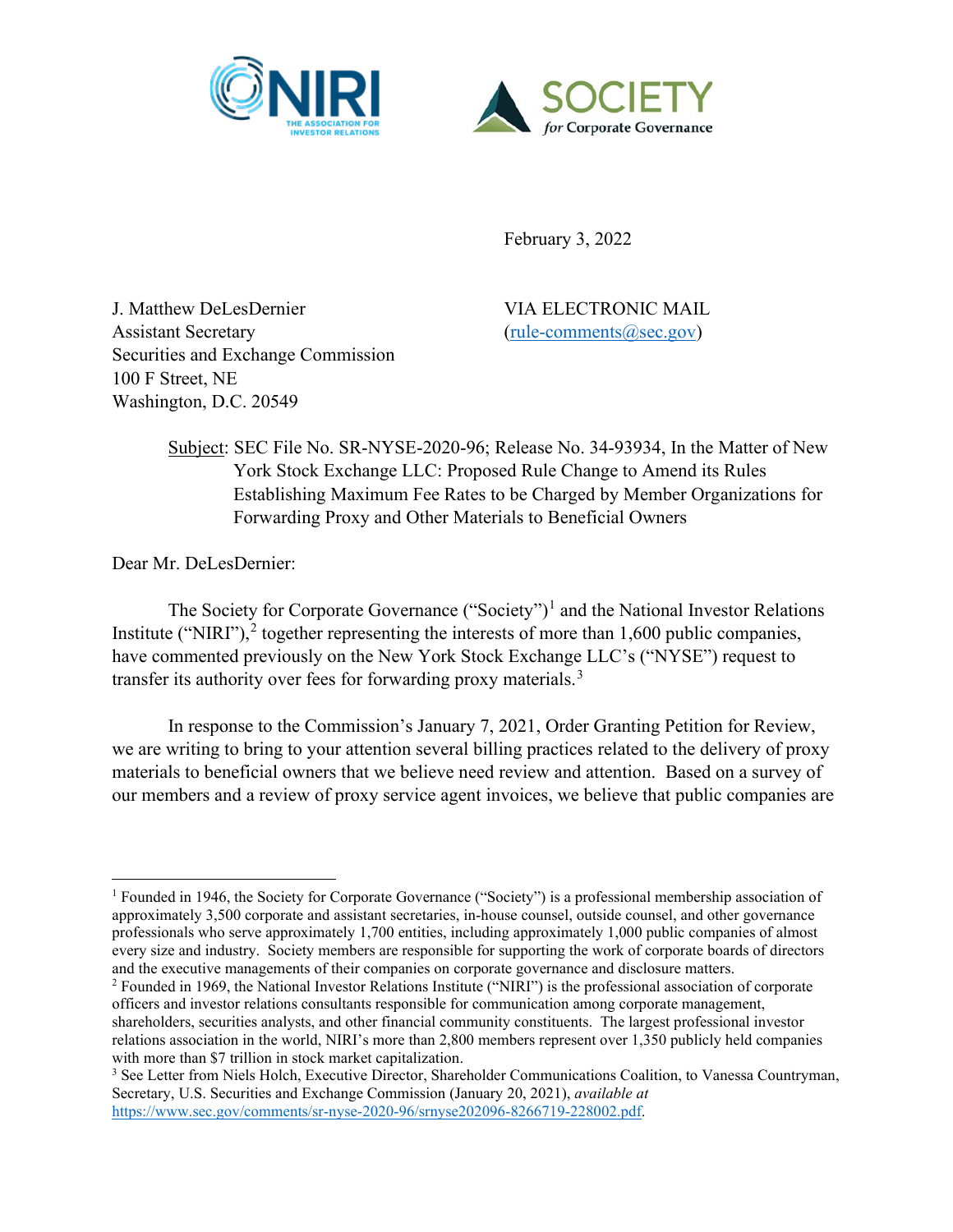being charged for the delivery of proxy materials for annual or special shareholder meetings that actually are not being delivered to anyone.<sup>[4](#page-1-0)</sup>

The Society and NIRI request that the SEC initiate a new rulemaking to amend the current NYSE proxy fee schedule to ensure that public companies are *not responsible* for paying administrative charges that *are in excess of the reasonable fees* to deliver proxy materials to beneficial owners. We also request the appointment of a new industry group, with equitable representation from corporate and investment company issuers, the proxy service providers, broker-dealers, and investors, to review the reasonableness of current billing practices in light of market changes, the greater use of electronic distribution, and technological innovations over the past decade. Finally, we believe there should be an independent review of the fairness of current proxy billing practices.

## **Background**

Unlike with the other communication vendors they hire, U.S. public companies are not able to select the third-party service providers that manage the distribution of proxy materials to the company's beneficial owners who own their shares in "street name" through broker-dealers. Companies are charged fees for proxy distribution services based on a fee schedule overseen by the NYSE and that is subject to SEC rules that govern the types and amounts of fees that may be charged to companies for these services. For example, current SEC regulations require public companies to pay only "*reasonable* expenses for completing the *sending* of [proxy] materials to beneficial owners." (emphasis added).<sup>[5](#page-1-1)</sup> Additionally, NYSE Rule 451 only authorizes proxy processing fees to be charged for beneficial owner accounts that are actually "served" by a proxy services provider.<sup>[6](#page-1-2)</sup>

A recent study conducted by the Society and NIRI identified several billing practices that we believe are not consistent with these regulatory standards. Specifically, certain processing fees, preference management fees, Notice & Access fees, reminder communication fees, and vote return fees are being charged for beneficial owner accounts that have delegated proxy voting authority to an investment adviser or other financial intermediary as a part of a sponsored managed account program. These investors *are not* participating in annual or special shareholder meetings and *are not* receiving proxy materials or voting at such meetings, but companies are still being charged as if they were. In short, companies are no longer just paying for the actual costs of proxy distribution activities. They are also being invoiced for activities that are not

<span id="page-1-0"></span><sup>4</sup> Investors holding equity shares through a broker-dealer or a bank in street name or nominee form are typically referred to as "beneficial owners."

<span id="page-1-1"></span> $5$  17 C.F.R. § 240.14a-13(a)(5).

<span id="page-1-2"></span><sup>&</sup>lt;sup>6</sup> NYSE Rule  $451.90(1)(b)(i)$  (2021) ("References in this Rule 451 to the number of accounts means ... the aggregate number of nominee accounts with beneficial ownership in the issuer *served by the intermediary*.") (emphasis added). *See also* Financial Industry Regulatory Authority ("FINRA") Rule 2251.01(a)(1)(B)(i) (2021).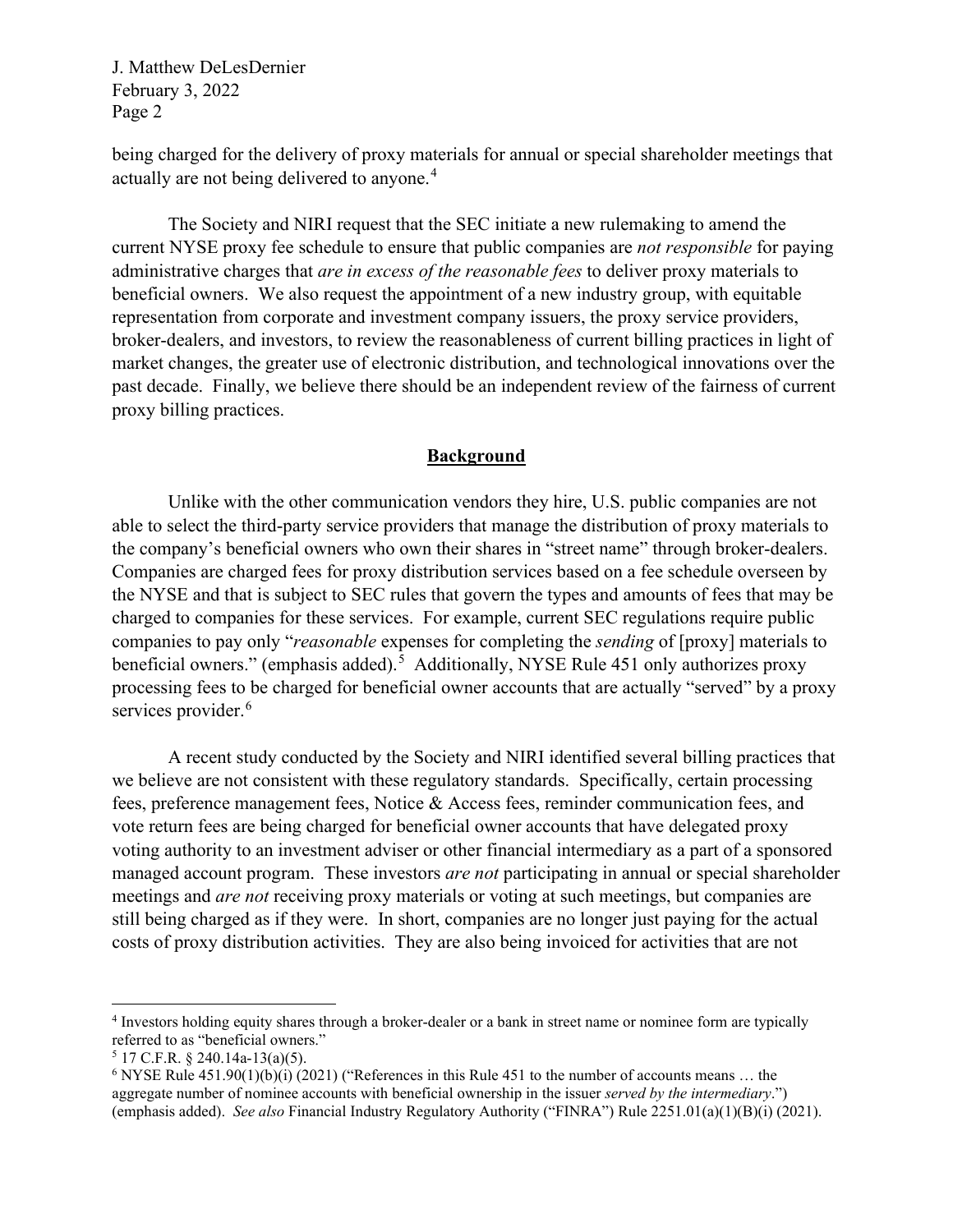necessary for beneficial owner proxy distributions and involve communications that are not actually occurring.

Further, the Society and NIRI study identified several other practices that appear inconsistent with SEC and NYSE rules:

- Certain suppressed accounts are also being charged processing fees, Notice & Access fees, and other fees—again on an ongoing basis—even though no proxy materials are being sent to beneficial owners and these accounts are not voting at a shareholder meeting. Additionally, accounts that are being suppressed as a result of householding or consolidation are being charged a preference management fee each year, even though the suppression is often a one-time event and not recurring.
- Beneficial owner accounts that have made a one-time election to receive proxy materials electronically are also being charged a preference management fee each year, even if their election was a one-time event and not recurring.

Under SEC and NYSE rules, we believe public companies are only required to pay processing fees for proxy materials that are *actually* sent to beneficial owners. Multiple proxy fees should not be charged for investor accounts where proxy voting has been delegated or proxy materials have been otherwise suppressed. Most, if not all, of these processing activities should be handled by broker-dealers and banks *before* any proxy distribution takes place; and only information about beneficial owners eligible to vote proxies should be transferred, or otherwise communicated, to the proxy services agent by each broker-dealer and bank.

What follows is a summary of the results of the Society and NIRI study of third-party proxy fees, from 2018 to the present.

## **The Society and NIRI Proxy Fee Survey and Analysis**

Beginning in the fall of 2020, several Society and NIRI members raised concerns about the significant growth of managed accounts (and the resultant fees) in proxy service provider invoices for their street name (*i.e.*, non-registered) shareholders. A managed account is a brokerage or retirement account in which an investment adviser has been granted the discretion to select the securities in an investor's portfolio. In almost all circumstances, the street name shareholder also delegates proxy voting authority to this same investment adviser.

For these Society and NIRI members, the increases they were seeing in managed account positions—and the resultant proxy fees—were exceptionally large over the past several years. These members also noticed large increases in their overall number of beneficial owner positions, during a period in which there was not a proportional increase in their equity shares outstanding.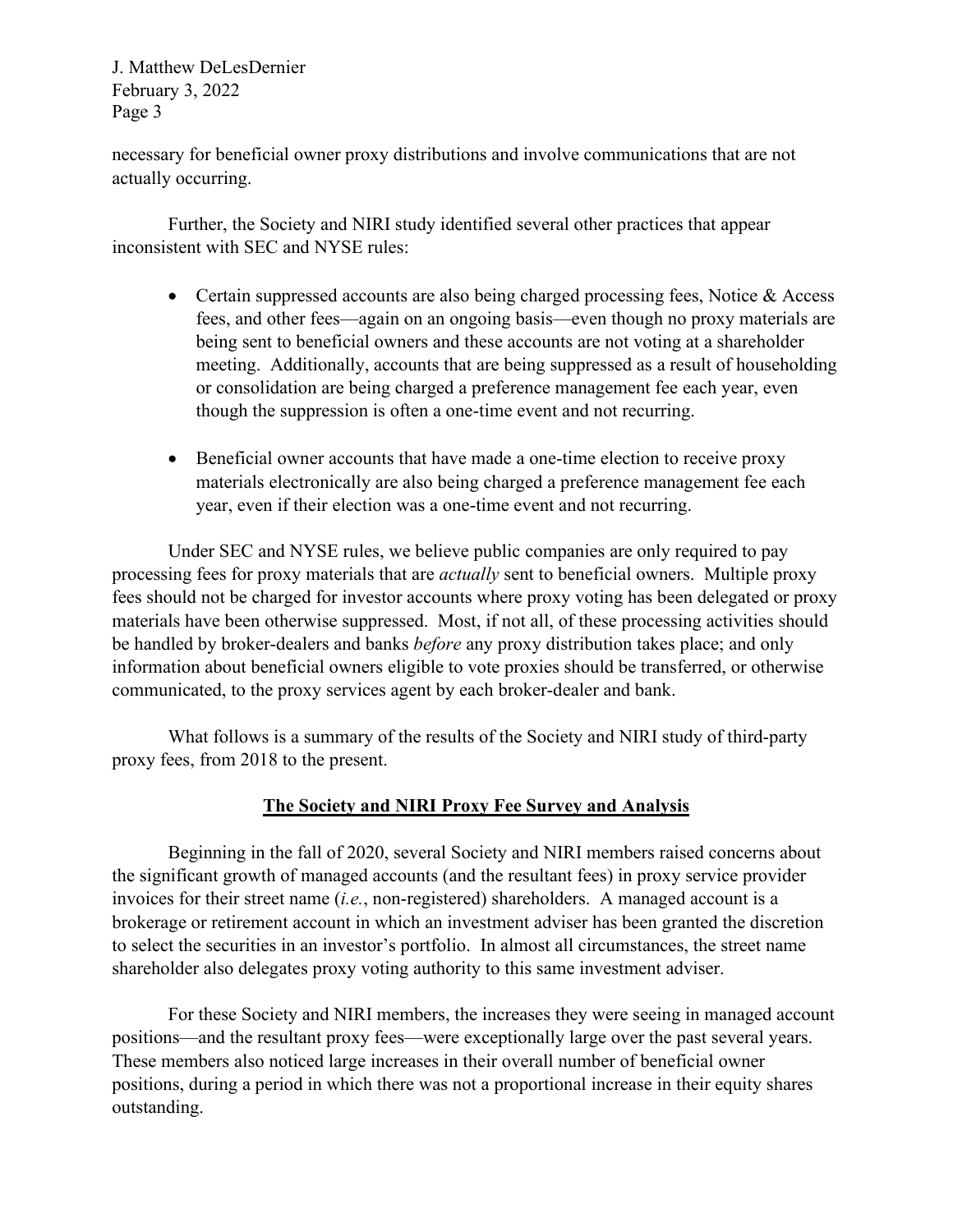In the spring of 2021, the Society and NIRI conducted a short survey of their respective members to ascertain if this is a broader problem for public companies. This survey also asked for summary data from each company's Broadridge and Mediant invoices in 2018, 2019, and 2020. Results from the Society and NIRI study included the following:

- On the question of whether a company observed an increase in proxy fees between 2018 and 2020:
	- o Of 81 respondents, **41.98%** indicated that their proxy fee invoices increased substantially over this period;
	- o Another **33.3%** indicated that their proxy fee invoices increased slightly over this period; and
	- o Only 14.81% indicated no increase in proxy fees over this period and 9.88% were unsure.
- On the question of whether a company observed a significant increase in the total number of beneficial owner positions being processed by either Broadridge or Mediant between 2018 and 2020:
	- o Of 57 respondents, **68.42%** indicated YES;
	- o Another 22.81% indicated NO; and
	- o 8.77% were unsure.
- On the question of whether a company observed a significant increase in the total number of managed account positions being processed by either Broadridge or Mediant between 2018 and 2020:
	- o Of 45 respondents, **46.67%** indicated YES;
	- o Another 26.67% indicated NO; and
	- o 26.67% were unsure.

In the Society and NIRI survey, 13 companies provided data regarding how the actual number of beneficial owner positions and managed account positions had changed in their proxy fee invoices over this two-year period. When this data is aggregated, these companies reported that:

- Beneficial owner positions increased by **48.72%** from 2018 to 2020; and
- Managed account positions increased by **68.10%** from 2018 to 2020.

In order to research these issues in more detail, the Society and NIRI obtained 15 sets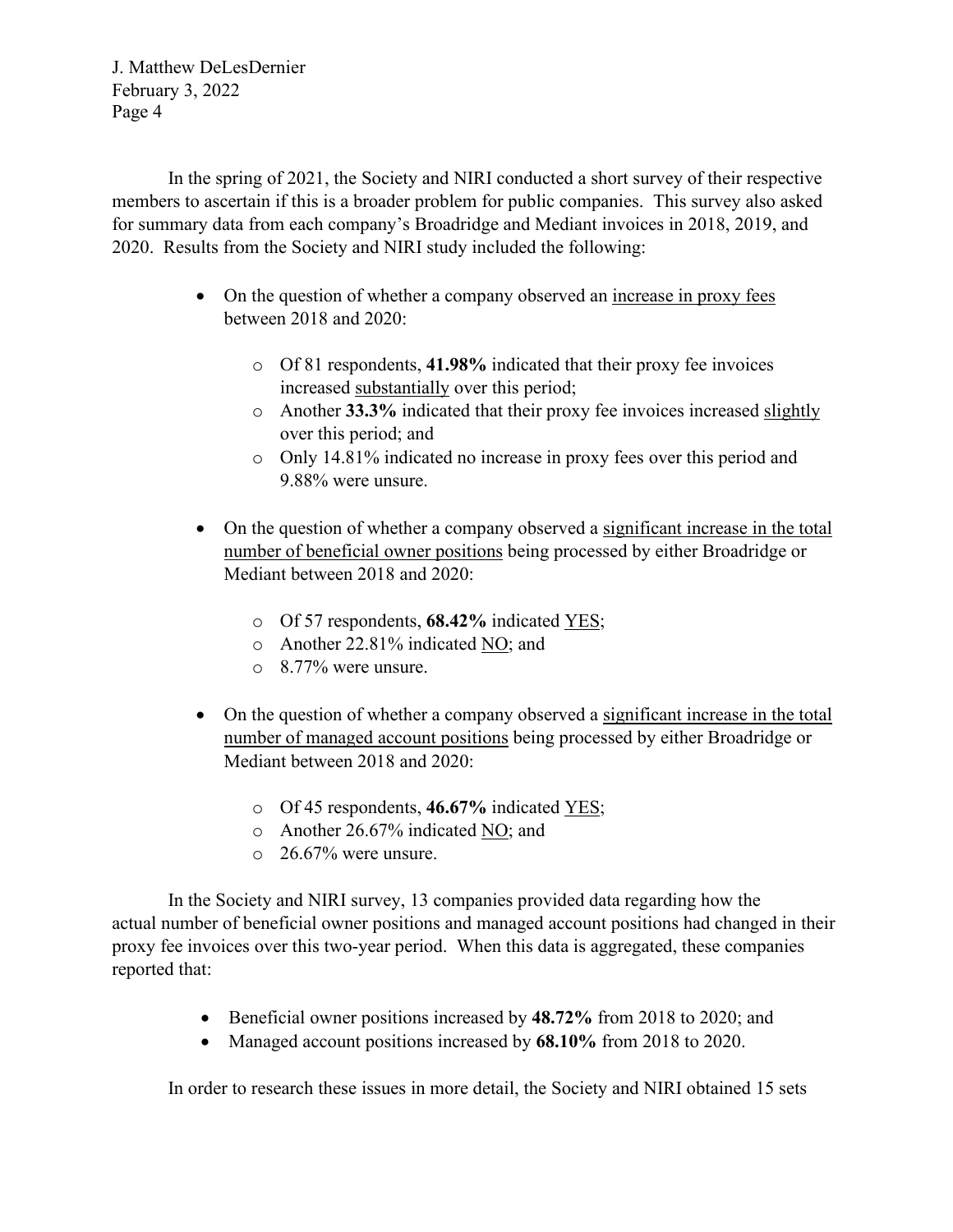of proxy fee invoices to issuers from 2018, 2019, 2020, and 2021. For the Broadridge invoices analyzed and aggregated together:

- Proxy fees increased by **41.44%** from 2018 to 2021;
- Beneficial owner positions increased by **38.86%** from 2018 to 2021; and
- Managed account positions increased by **[7](#page-4-0)9.30%** from 2018 to 2020.<sup>7</sup>

For comparison purposes, the Society and NIRI staff also examined the change in shares outstanding from 2018 to 2021 for these 15 companies, using public disclosures from 10-K filings. For these same companies, on an aggregated basis, their shares outstanding from 2018 to 2021 increased over this period by just **2.20%.**

For these particular companies, it is hard to reconcile how their beneficial owner positions, managed account positions, and resulting proxy fees could increase so rapidly over a time period in which their overall shares outstanding were relatively unchanged. While the various factors that may have fueled the increase in managed account positions are not apparent to issuers, the Society-NIRI study did confirm that proxy service fees have increased significantly for many companies and that issuers are being charged proxy fees related to managed accounts that are inconsistent with NYSE and SEC rules.

## **Specific Findings from the Society and NIRI Proxy Fee Study**

This review of proxy fee invoices by the Society and NIRI staff revealed the following concerns:

1. **Proxy Fees for Managed Accounts**. As noted above, a managed account is a brokerage account in which an investment adviser has been granted the discretion to select the securities in an investor's portfolio. In almost all circumstances, the investor also delegates proxy voting authority to his or her investment adviser.<sup>[8](#page-4-1)</sup>

<span id="page-4-0"></span><sup>7</sup> The Society and NIRI staff were only able to obtain a small number of invoices from Mediant Communications, a smaller proxy services agent, so the results of this study are primarily from an examination of Broadridge invoices. Several companies, however, noticed that during the COVID-19 pandemic there was a substantial increase in their shares held by beneficial owner accounts at Robinhood and other online broker-dealers represented by Mediant. Anecdotal evidence indicates that many of these were small positions held by retail investors, primarily as a result of being "meme" stocks.

<span id="page-4-1"></span><sup>&</sup>lt;sup>8</sup> There are obvious reasons why investors in managed accounts delegate their proxy voting authority to their investment adviser. These investors typically lack either the time, expertise, or inclination to manage their own investments directly. A fully diversified investment portfolio may include many different investment positions and investors in these accounts very rarely want to receive an abundance of proxy materials and make voting decisions at shareholder meetings held by public companies that an investment adviser has selected for their investment accounts.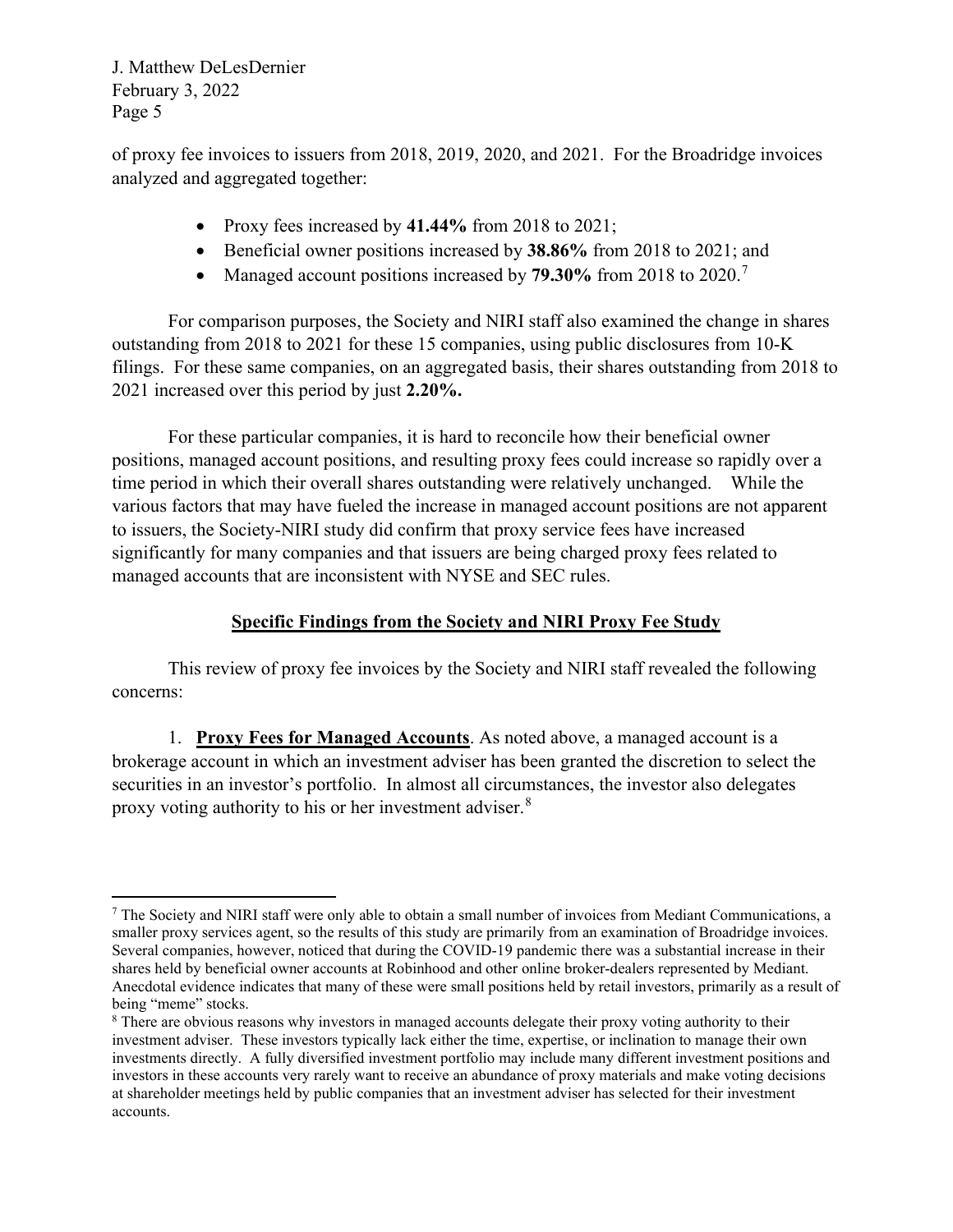When a public company conducts a shareholder meeting, only one package of proxy materials is sent electronically to each broker-dealer, bank, or other financial institution sponsoring a managed account investment program. These financial intermediaries then cast proxy votes in a consolidated fashion on behalf of (and in lieu of) the investors who have delegated proxy voting authority to them, as part of the managed account programs they sponsor. This process is outlined in NYSE Rule  $451(a)(2)$ .<sup>[9](#page-5-0)</sup>

Based on a review of invoices by both Broadridge and Mediant, proxy services agents for broker-dealers and banks are charging public companies the following fees for managed account positions:

- A \$0.50 basic processing fee and a \$0.14 intermediary fee for each beneficial owner position within a managed account, adding up to a total processing fee of as much as \$0.64 per position. The fee is tiered and is reduced to a combined fee of \$0.39 per beneficial owner position for companies with more than 500,000 positions.<sup>[10](#page-5-1)</sup>
- A preference management fee of \$0.16 for each beneficial owner position within a managed account.
- A Notice & Access fee of \$0.25 for each beneficial owner position in a managed account (if a company uses Notice & Access). This fee is tiered and is reduced to a fee of \$0.05 per beneficial owner position for companies with more than 500,000 positions.
- A proxy voting fee of \$0.06 for each beneficial owner position within a managed account. For Broadridge clients, this per position fee is charged through its Proxy Edge voting service, even though beneficial owners in managed accounts do not cast any proxy votes.

Taken together, these four different proxy fees add significant costs to a public company with a large number of beneficial owner positions in managed accounts. For a company using the Notice and Access format, these fees can total as much as \$1.11 for each beneficial owner

<span id="page-5-0"></span><sup>9</sup> NYSE Rule 451(a)(2) (2021) ("[E]ach member organization shall transmit [soliciting material] … to an investment adviser … who exercises discretion pursuant to an advisory contract for the beneficial owner and has been designated in writing by the beneficial owner of such stock … to receive soliciting material *in lieu of the beneficial owner* ….") (emphasis added). *See also* FINRA Rule 2251(f) (2021).

<span id="page-5-1"></span> $10$  For example, a financial intermediary sponsoring a managed account program with shares of public company XYZ in 1,000 different managed accounts is allowing its proxy services agent to charge issuers as much as \$0.64 for each one of these 1,000 accounts, even though the intermediary sponsor only requires one set of proxy materials to cast votes in lieu of its 1,000 managed accounts. None of the beneficial owners in these accounts are receiving proxy materials or casting votes in this or any other shareholder meeting.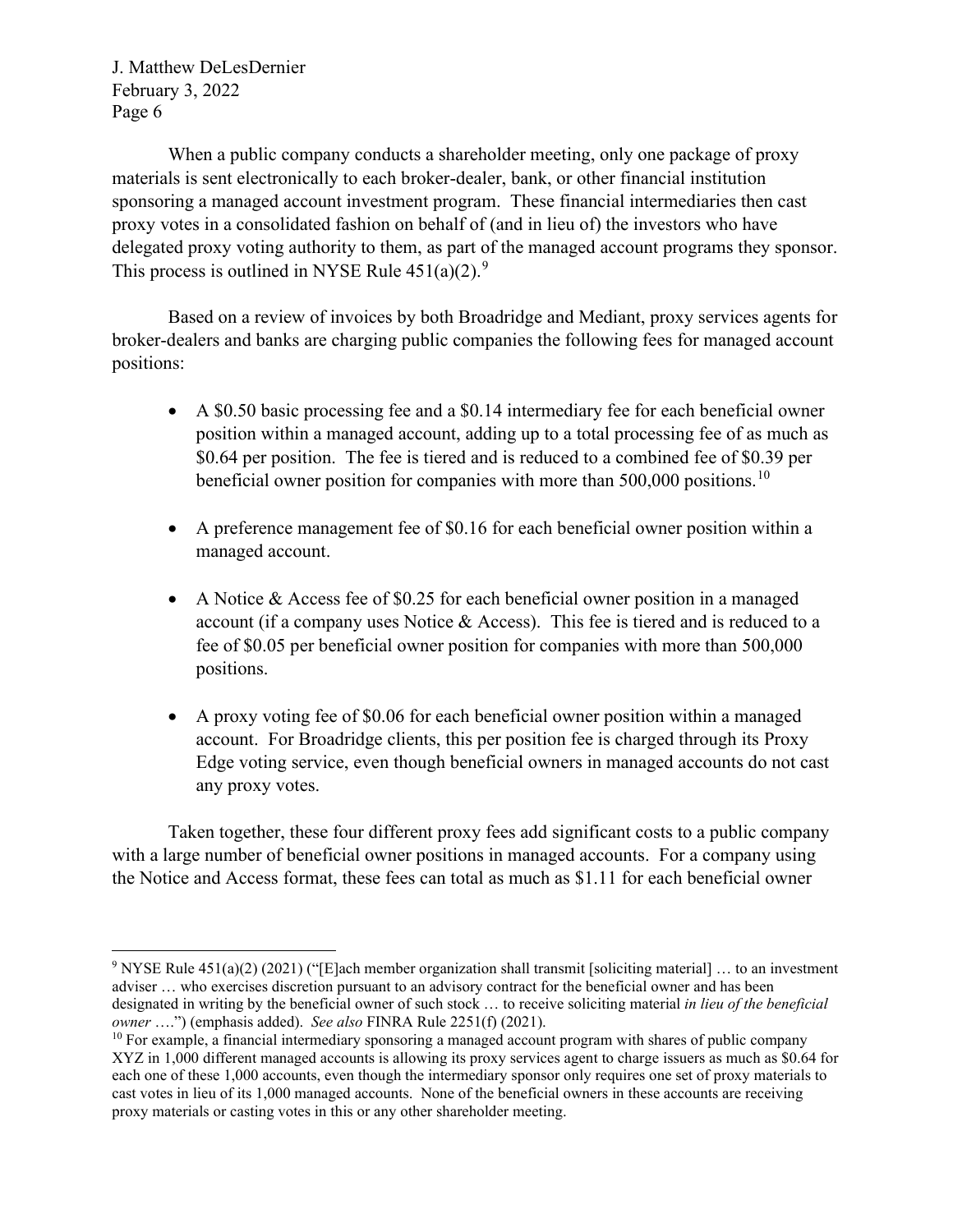position.[11](#page-6-0) For an issuer not using Notice and Access delivery, these fees can total as much as \$0.86 for each beneficial owner position.<sup>[12](#page-6-1)</sup>

The Society and NIRI believe that companies should not be charged any proxy fees for managed accounts at the beneficial owner level. For the companies examined in our study, the fees related to managed accounts averaged 40% of the total proxy distribution bill. For nine of the 15 companies referenced above, the managed account charges totaled more than \$100,000 in their 2021 invoices and, for one company, the managed account charges exceeded \$900,000.

The shareholders in these accounts are not receiving—nor expecting to receive—any proxy materials and are not casting any proxy votes. Furthermore, we believe that there is no ongoing work being performed for these accounts at the investor level that would fall under the category of expenses for distributing proxies. Instead, each managed account is flagged by a broker-dealer or bank at account opening, when the investor has agreed to delegate investment discretion, portfolio selection, and proxy voting authority to the financial intermediary sponsoring this type of investment program. To our knowledge, these delegations are not updated on an annual or other basis, and no change to the delegation occurs unless a beneficial owner happens to ask.

The flag placed on these accounts at account opening should have resulted in an automated suppression by each broker-dealer or bank *before* an electronic file of eligible voting positions was transferred, or otherwise communicated, to a third-party proxy services agent. Any processing or programming functions necessary to segregate these accounts for proxy voting purposes should also take place at the broker-dealer or bank level and *before* any information is transmitted to a third-party agent.

If the proxy services agent is involved in the coding and management of these accounts, then this activity should remain a matter between each agent and its broker-dealer and bank clients. Public companies should not be charged proxy fees for these activities, as managed accounts only require the distribution—either electronically or by mail—of one proxy package to each investment adviser possessing delegated voting authority for its beneficial owner clients.<sup>[13](#page-6-2)</sup>

<span id="page-6-0"></span><sup>&</sup>lt;sup>11</sup> For smaller public companies using the Notice and Access format, these charges result in a basic processing and intermediary fee of \$0.64, a preference management fee of \$0.16, a Notice and Access fee of \$0.25, and a ProxyEdge voting fee of \$0.06 for each beneficial owner position in a managed account.

<span id="page-6-1"></span><sup>&</sup>lt;sup>12</sup> For smaller public companies not using the Notice and Access format, these charges result in a basic processing and intermediary fee of \$0.64, a preference management fee of \$0.16, and a ProxyEdge voting fee of \$0.06 for each beneficial owner position in a managed account.

<span id="page-6-2"></span><sup>13</sup> This is exactly the process used by Broadridge in its ProxyEdge service. *See* Letter from Donald Kitell, Securities Industry Association, to Nancy Morris, Secretary, Securities and Exchange Commission, at 4, Feb. 13, 2006, *available at* <https://www.sec.gov/comments/s7-14-10/s71410-4.pdf> ("With ProxyEdge, only one set of proxy materials, rather than multiple sets, is mailed to investors who want paper materials. For investors who have chosen electronic delivery, ProxyEdge sends a URL for the website containing proxy materials (if the materials are available electronically). For example, if a money manager has 200 accounts that hold shares of IBM, ProxyEdge will avoid the delivery of 199 sets of proxy materials and send only one set.").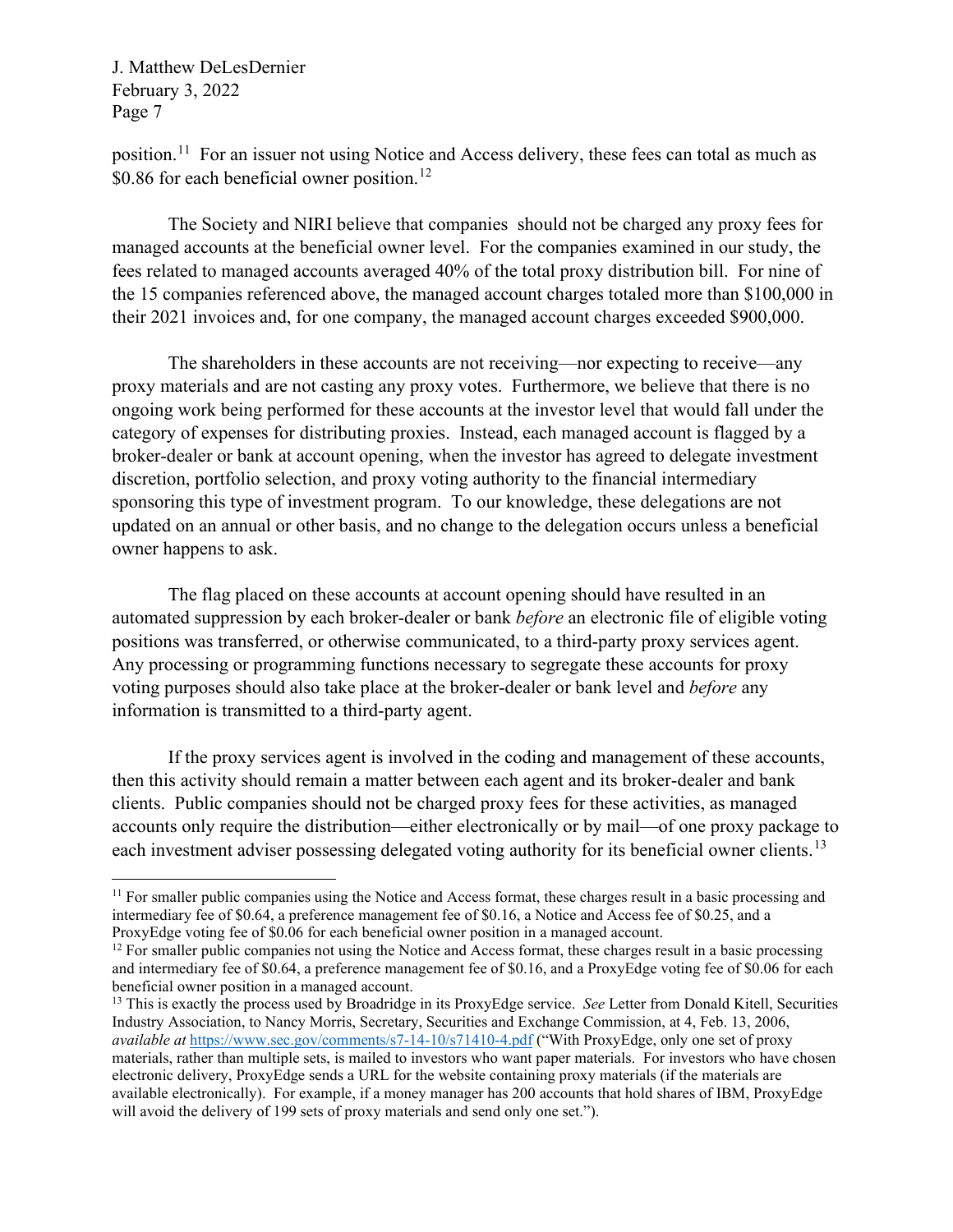The financial intermediaries that sponsor managed account investment programs are well-compensated for their services, primarily through annual asset-based fees (typically 1 to 2 percent of assets under management) applied to these individual accounts. The brokerage industry, in particular, pressed to amend stock exchange rules in the 1990s to permit a beneficial owner to delegate proxy voting authority in an account in which investment discretion is also delegated.[14](#page-7-0) As stated by the Securities Industry Association ("SIA")—the predecessor organization to SIFMA—in a comment letter in this 1994 rulemaking:

> While principles of corporate governance mandate that beneficial owners of securities should have relevant information about issuers of those securities, this is not necessarily the case when a beneficial owner has set up an investment advisory account wherein discretion is given to the investment adviser to implement a suitable investment strategy. … [W]hen an investment advisory account is set up it is almost always the case that the client does not want the burden of receiving issuer mailings. Such clients have generally determined that they do not have the time, expertise or desire to handle their own investments. Similarly, such clients frequently do not want to be recipients of voluminous issuer reports that, for a fully diversified account, can be described as 'mountainous.'[15](#page-7-1)

A review of the history of managed account processing fees indicates that these practices have been controversial within the brokerage industry. In October 2007, a senior FINRA executive, Anand Ramtahal, was quoted in *Securities Industry News* as stating that brokerdealers should not be charging processing or suppression fees for managed accounts.<sup>16</sup> Mr. Ramtahal pledged that FINRA would investigate this practice, and he went on to say that "broker-dealers should not be forwarding the names of [managed account] investors to the issuers or their service providers."<sup>[17](#page-7-3)</sup>

Notwithstanding this history, issuers are in fact being charged multiple processing fees for proxy distribution for managed accounts, despite, as noted earlier, current SEC regulations that only require public companies to pay "*reasonable* expenses for completing the *sending* of

<span id="page-7-0"></span><sup>14</sup> *See, e.g*., SEC Release No. 34-34596, 59 Fed. Reg. 45,050, at 45,051 (Aug. 31, 1994) ("According to the [NYSE], a number of member organizations along with the … Securities Industry Association ('SIA') informed the Exchange that many of their customers who have their accounts managed by investment advisers do not want to receive proxy related information and annual reports, or vote the proxy. These member organizations have indicated that their customers would rather have the professionals, whom they pay to manage their accounts, represent their interests relative to the companies in which they own stock because the professionals are better qualified."). <sup>15</sup> *Id*. at 45,053.

<span id="page-7-3"></span><span id="page-7-2"></span><span id="page-7-1"></span><sup>16</sup> Chris Kentouris, "Finra to Investigate Proxy Suppression Fees for SMAs," *Securities Industry News*, Oct. 19, 2007 ("We don't believe that broker-dealers should be charging these fees and will be looking into the practice for separately managed accounts [SMAs]." (quoting Anand Ramtahal, Vice President, FINRA)). <sup>17</sup> *Id*.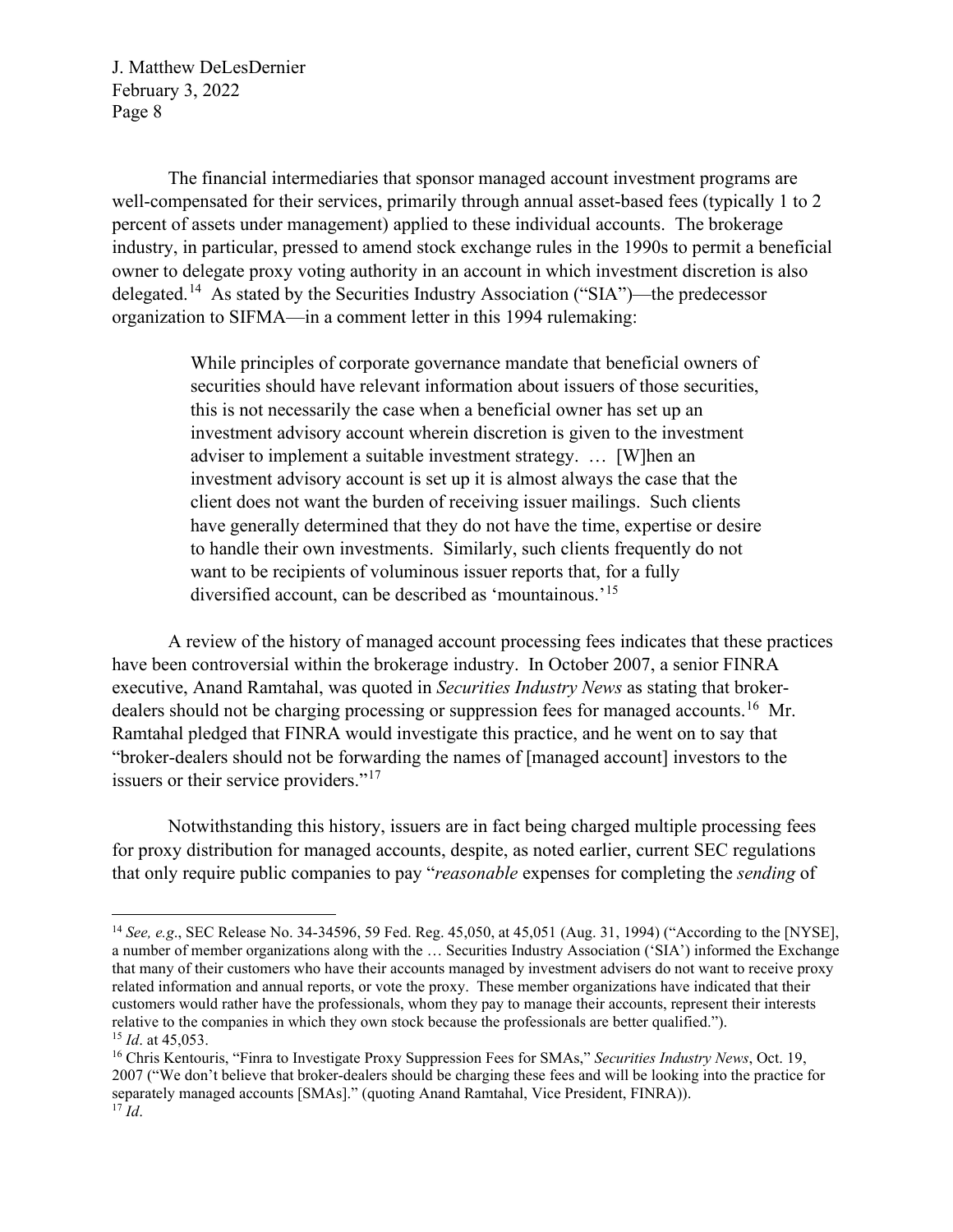[proxy] materials to beneficial owners." (emphasis added).<sup>18</sup> Additionally, NYSE Rule 451 only authorizes proxy processing fees to be charged for beneficial owner accounts that are actually "served" by a proxy services provider.<sup>[19](#page-8-1)</sup>

These managed account fees are not just inconsistent with the text of these SEC and NYSE rules, but are also inconsistent with the original intent of several of these proxy-related charges. The basic processing fee, for example was established to reimburse broker-dealers, banks, and their agents for actually delivering proxy materials through the mails.<sup>[20](#page-8-2)</sup> And the original suppression fees (now called "preference management" fees) were intended as an initial incentive to eliminate the need to mail paper proxy materials to certain beneficial owners.<sup>[21](#page-8-3)</sup>

2. **Fees for Reminder Mailings and Email Communications**. Public companies are also being charged an additional \$0.10 for each managed account when a company requests a reminder communication in advance of a shareholder meeting. As noted above, a managed account position should have been previously flagged and suppressed by the broker-dealer or bank and should not be the subject of any fees at this later stage in the proxy process. These investors have delegated voting authority to an investment adviser and are not casting votes. Thus, they are not receiving reminder communications and a public company should not be charged \$0.10 for each beneficial owner position in a managed account.

3. **Fees for Preference Management Activities**. Companies are also being charged, on an ongoing basis, other preference management fees for householding, e-delivery, and other consolidation and suppression activities. These administrative fees should not be charged on an ongoing basis when a preference or election does not change and is not expected to change. Additionally, account consolidation and suppression activities should be coded and managed by broker-dealers and banks—and not third-party proxy services agents—as a part of the normal account servicing functions they are required to perform pursuant to SEC and other regulatory rules. Furthermore, once a beneficial owner account has been flagged and suppressed, additional

<span id="page-8-2"></span><span id="page-8-1"></span><sup>19</sup> NYSE Rule 451.90(1)(b)(i) (2021) ("References in this Rule 451 to the number of accounts means ... the aggregate number of nominee accounts with beneficial ownership in the issuer *served by the intermediary*.") (emphasis added). *See also* Financial Industry Regulatory Authority ("FINRA") Rule 2251.01(a)(1)(B)(i) (2021). <sup>20</sup> *See, e.g.,* NYSE Rule 451.90(1) (2012) ("Effective March 25, 2002, 40 cents for each set of proxy material, i.e., proxy statement, form of proxy and annual report *when mailed as a unit*, unless an opposition proxy statement has been furnished to security holders, with a minimum of \$5.00 for all sets mailed.") (emphasis added). <sup>21</sup> *See, e.g*., Order Granting Approval to Proposed Rule Change by the New York Stock Exchange, 62 Fed. Reg.

<span id="page-8-3"></span>13,922, at 13,924 (Mar. 24, 1997) ("The Exchange also is proposing a new incentive fee to compensate member organizations and/or intermediaries for eliminating the need to send materials in paper form. The Exchange believes that this fee will encourage member organizations to apply technology to sort materials so that multiple proxy instruction forms are included in a single envelope with a single set of materials to be mailed to the same household. The Exchange is encouraging 'householding,' whereby the member firm or intermediary could earn the paper elimination fee by distributing multiple proxy instruction forms electronically or by distributing all material to a household electronically. Therefore, the Exchange is proposing a fee of \$.50 (\$.10 for a quarterly report) for each set of material that is not mailed.").

<span id="page-8-0"></span><sup>&</sup>lt;sup>18</sup> 17 C.F.R. § 240.14a-13(a)(5). SEC regulations also refer to "reimbursement of the broker's or dealer's reasonable expenses." *See, e.g*., 17 C.F.R. § 240.14b-1(c)(2)(i).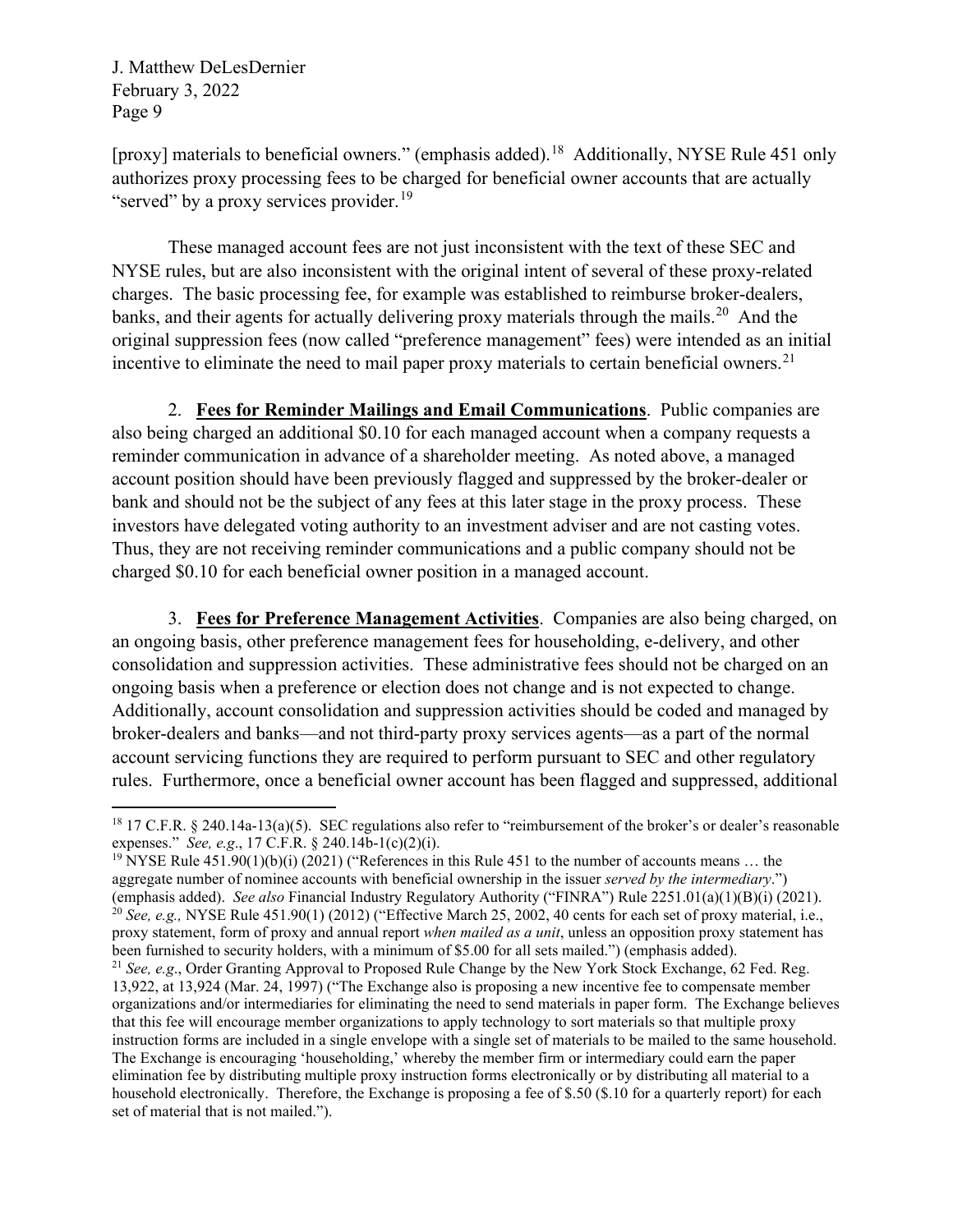fees should not be charged unless a proxy package is actually distributed, either by mail or electronically.<sup>[22](#page-9-0)</sup>

4. **Fees for Votes Being Cast**. In addition to the vote return fees noted above, public companies are also being charged a \$0.10 preference management fee for votes cast from a reminder communication. As noted earlier, such suppressions should be occurring earlier in the proxy process, and there should not be any additional preference management fees charged for a vote that is being cast from an account, such as an e-delivery beneficial owner, that was suppressed earlier from receiving paper proxy materials.

## **Recommendations for Regulatory Action**

To address these concerns, the Society and NIRI request that the SEC issue guidance regarding any excessive fees or billing practices that the Commission agrees are inconsistent with SEC regulations and NYSE proxy rules. Additionally, the Society and NIRI request that the SEC initiate a new rulemaking to amend the current NYSE proxy fee schedule to ensure that public companies are *not responsible* for paying the following proxy charges:

- Any processing, intermediary, preference management, Notice & Access (if used), reminder communications, and vote return fees for managed accounts, unless the financial intermediary can show that the beneficial owner has elected to receive proxy materials and cast votes in a shareholder meeting;
- Any preference management fee that should be handled by broker-dealers and banks as a part of their normal account servicing functions and before an electronic file of eligible voting positions is transferred, or otherwise communicated to, proxy services agents;
- Any preference management fee on an ongoing basis when a suppression only needs to occur once and has not changed over time; and
- Any processing, intermediary, Notice & Access (if used), and vote return fees for beneficial owner accounts which have been suppressed at the broker-dealer and bank level and do not result in a proxy package being delivered to such beneficial owners.

To assist in this regulatory process, the Society and NIRI also request the appointment of a new industry working group to provide recommendations to the Commission as to what proxy fees are reasonable and relate to the actual delivery of proxy materials. Rather than rely on data from proxy service agents, the industry group should conduct an independent review to examine

<span id="page-9-0"></span> $22$  It is also difficult to justify as a "reasonable expense" a charge of more than \$1.00 to send an email with a URL link to a beneficial owner who has requested electronic delivery of proxy materials.